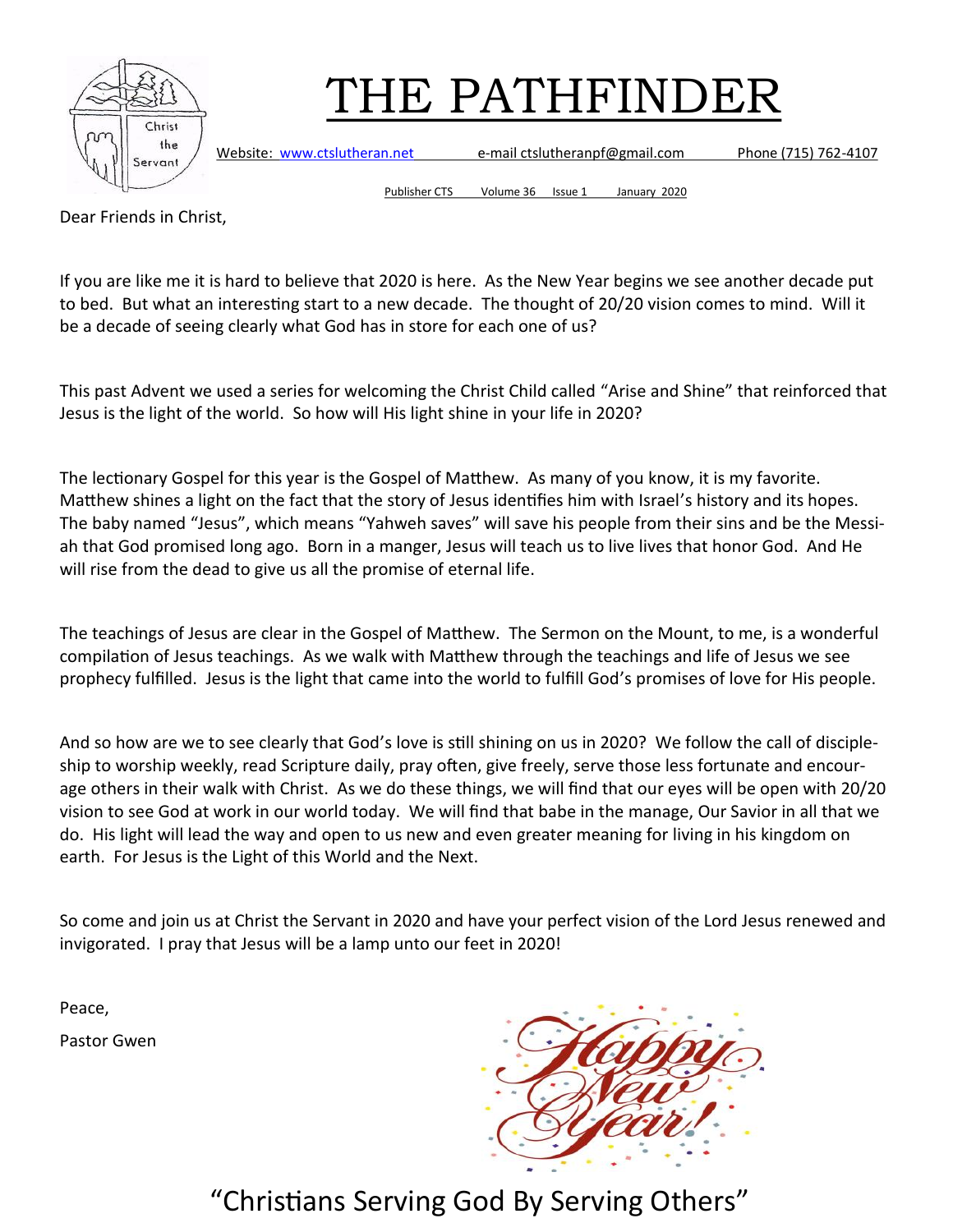

Website: [www.ctslutheran.net](http://www.ctslutheran.net/) e-mail ctslutheranpf@gmail.com Phone (715) 762-4107

Publisher CTS Volume 36 Issue 1 January 2020

#### **WELCA News – January 2020**

Holiday Market was deemed a success, and the WELCA group voted unanimously to hold another market next year. Success was not only defined by the approximately \$2700 that was earned, but even more importantly, by the positive connection that was made between our church and our community. Many people enjoyed the shopping experience and took home crafts and homemade soups and breads and goodies. The money raised will be used to purchase materials and supplies for our quilt and kit ministries. Thank you to all who donated items and to all who made purchases!

Thanks also needs to go out to Jeff Spaulding for making another beautiful wreath for the sanctuary as well as to the Matsons and Scott Becker for getting the Christmas tree and doing all the preliminary setup. Trimming the tree became an easy job for those who gathered to decorate and enjoy a potluck dinner.

One more thank you goes out to those who purchased gifts for the three families we sponsored through our Mitten Tree project. WELCA also provided grocery gift cards to each family.

Pastor Gwen and her daughter Leigh conducted a lefse workshop in December. Those who attended received step-by-step instruction in the whole process. There was much laughter and fun while we rolled and baked each lefse, and anyone who attended coffee hour the next day was able to taste the finished product. Kudos to Pastor Gwen, who peeled, cooked and riced twenty pounds of potatoes and to Leigh who braved snowy roads to come and teach us.

After a brief holiday break quilting will continue Mondays from 11 a.m. to 4 p.m. with a noon break and Bible study from 12:15-12:45. Come join us!

As I write this Christmas is still more than a week away. As you read this I trust your celebration of our Lord's birthday brought you joy and peace and an opportunity to reflect on God's greatest gift. That is the reason we can look ahead fully knowing that He will walk with us each step of the way throughout the New Year.

Happy 2020,

Liz C

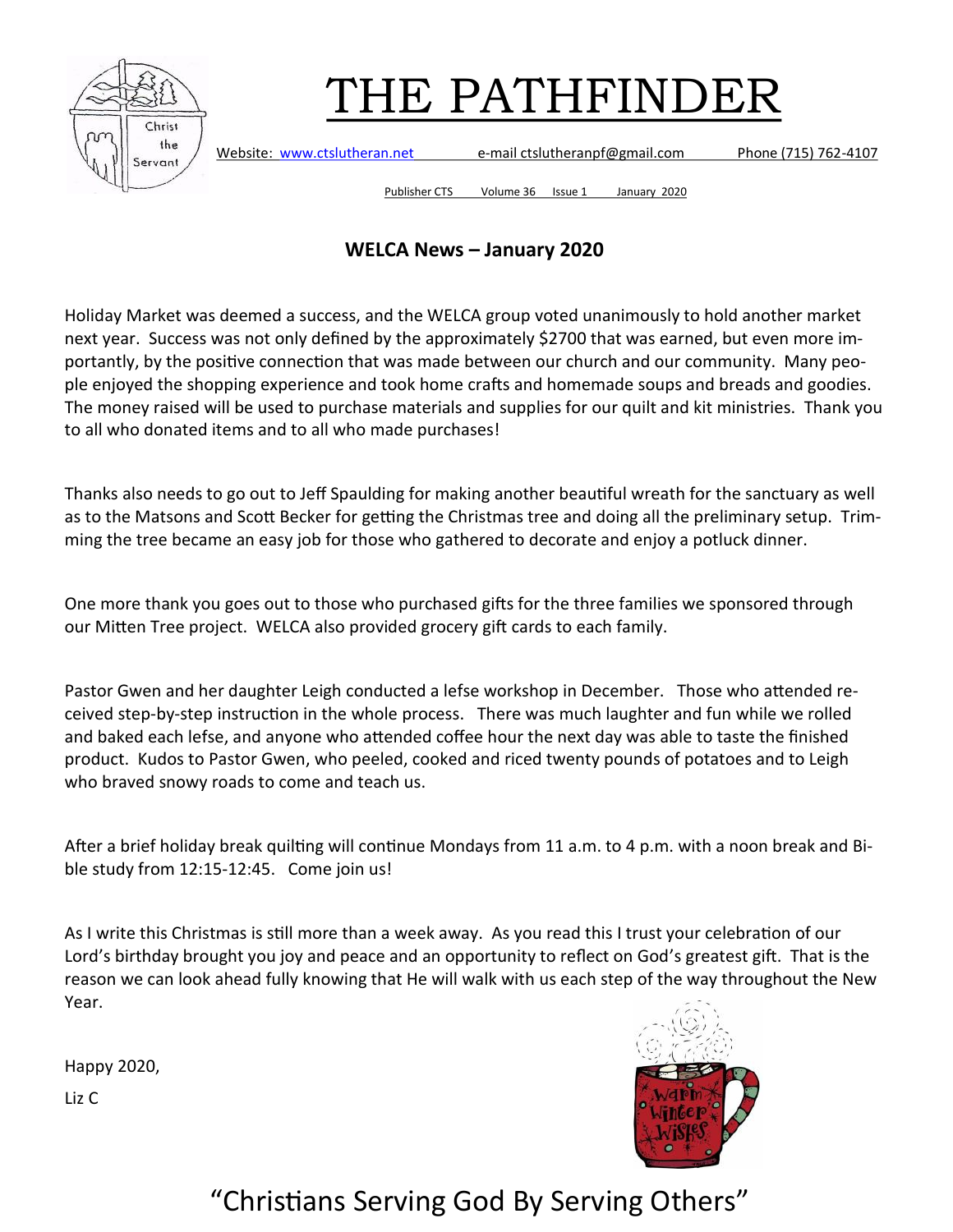

Website: [www.ctslutheran.net](http://www.ctslutheran.net/) e-mail ctslutheranpf@gmail.com Phone (715) 762-4107

Publisher CTS Volume 36 Issue 1 January 2020

#### Office Hours for Pastor

| January 1st  | No Office Hours |
|--------------|-----------------|
| January 6th  | 1:00-4:00 pm    |
| January 8th  | 2:00-4:00 pm    |
| January 13th | 1:00-4:00 pm    |
| January 15th | No Office Hours |
| January 20th | 1:00-4:00 pm    |
| January 22nd | 2:00-4:00 pm    |
| January 27th | 1:00-4:00 pm    |
| January 29th | 2:00-4:00 pm    |
|              |                 |



#### **Do you ever wonder? Want some questions answered?**

Put your questions in the "Questions for Pastor" box in the narthex. I will try to answer all of your questions. Whether they be about Lutheran theology and polity or questions of a Biblical nature, I would try my best to answer them in this monthly newsletter.

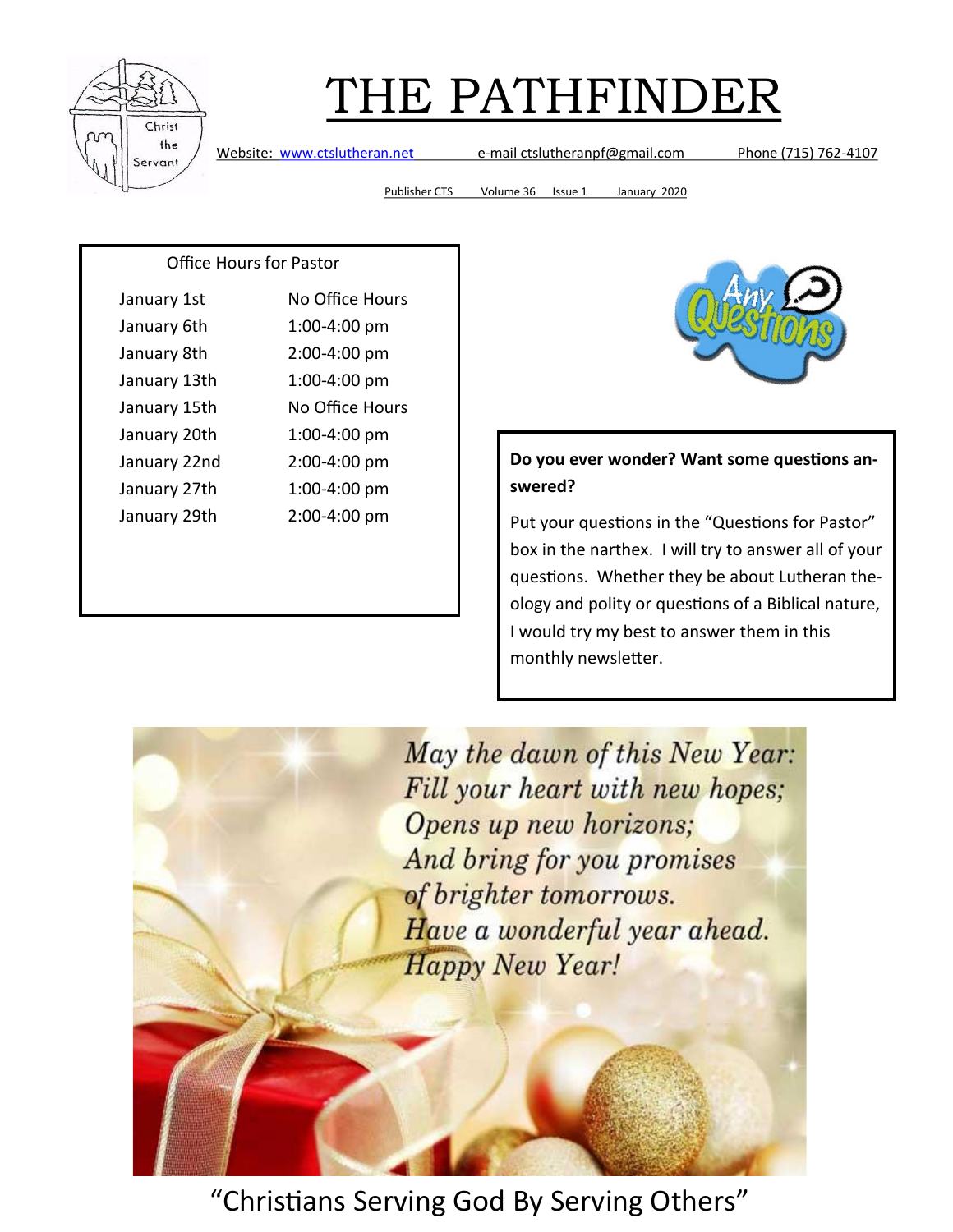

Website: [www.ctslutheran.net](http://www.ctslutheran.net/) e-mail ctslutheranpf@gmail.com Phone (715) 762-4107

Publisher CTS Volume 36 Issue 1 January 2020

#### **Women's Quilting Group—Monday**

January 6th Quilting 11:00 am—4:00 pm Lunch 12:00 pm Bible Study 12:15 pm January 13th Quilting 11:00 am—4:00 pm Lunch 12:00 pm Bible Study 12:15 pm January 20th Quilting 11:00 am—4:00 pm Lunch 12:00 pm Bible Study 12:15 pm January 27th Quilting 11:00 am—4:00 pm Lunch 12:00 pm Bible Study 12:15 pm



#### **Confirmation-Wednesday**

| January 8th  | 4-5:00 pm |
|--------------|-----------|
| January 15th | 5-6:00 pm |
| January 22nd | 4-5:00 pm |
| January 29th | 5-6:00 pm |
|              |           |

#### **Sunday School– Wednesday**

January 15th 4-5:00 pm

January 29th 4-5:00 pm

#### **Sunday Bible Study—Sunday**

January 5th 11:00 am January 19th 11:00 am

#### **Men's Group—Thursday**

January 2nd 5-6:00 pm January 5th 5-6:00 pm January 16th 5-6:00 pm January 23rd 5-6:00 pm January 30th 5-6:00 pm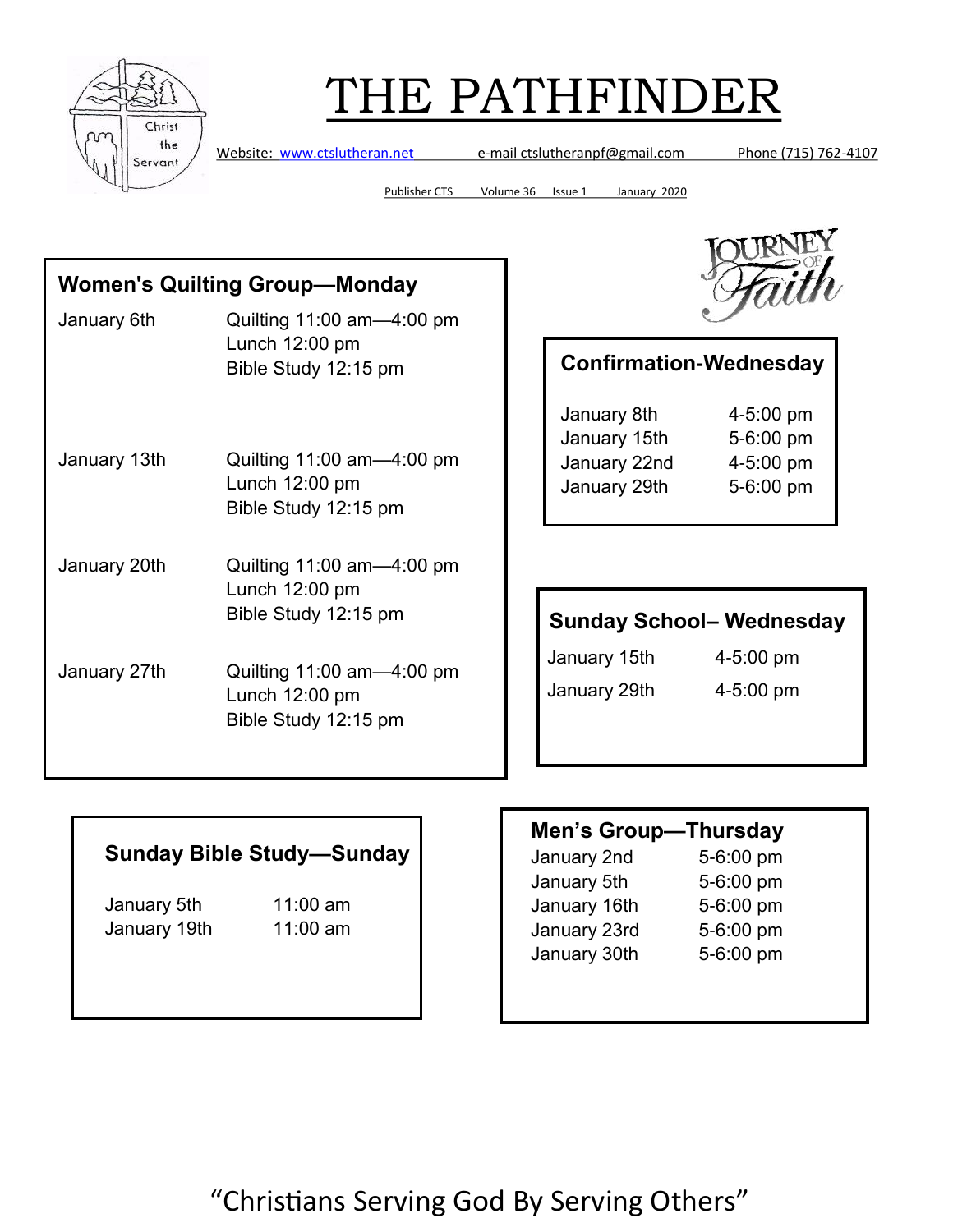

Website: [www.ctslutheran.net](http://www.ctslutheran.net/) e-mail ctslutheranpf@gmail.com Phone (715) 762-4107

Publisher CTS Volume 36 Issue 1 January 2020



**January Bible Readings**

**January 6th—Epiphany of Our Lord** Isaiah 60:1-6 Psalm 72:1-7,10-14 Ephesians 3:1-12

**January 12th—Baptism of Our Lord**

Isaiah 42:1-9 Psalm 29 Acts 10:34-43 Matthew 3:13-17

Matthew 2:1-12

#### **January 19th—Second Sunday after Epiphany**

Isaiah 49-1-7 Psalm 40:1-111 1 Corinthians 1:1-9 John 1:29-42

#### **January 26th –Third Sunday after Epiphany** Isaiah 9:1-4

Psalm27:1,4-9: 1 Corinthians 1:10-18 Matthew 4:12-23



**Therefore confess your sins to one another, and pray for one another, that you may be healed… James 5:16.**

Please remember these people and requests in your prayers.

**Health/ Concerns:** Dale, Scott, Jeff, Margaret, Nancy, Ron, Tom, Darlene, Jim, Adilynn, and Amanda.

**Military** - Erica, Kevin, Anton, Andrew, and Natalie.

CTS Church Council, Men's Group, WELCA, Quilting Ministry, Adult Bible Studies, CTS Youth, AIDS orphans in Malawi, Hunger and poverty in the world.

 **\*\*\*\*\*\*\*\*\*\***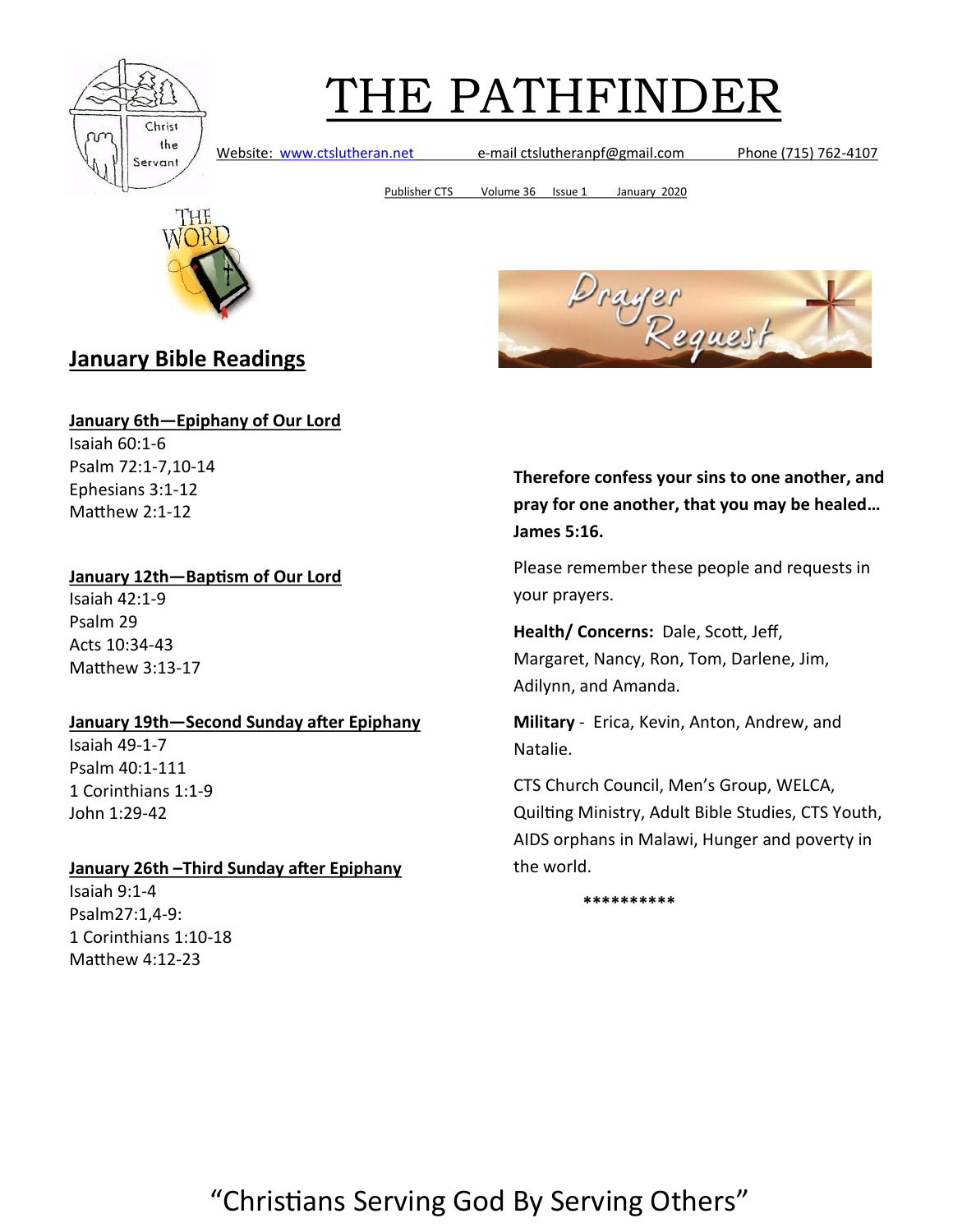

Website: [www.ctslutheran.net](http://www.ctslutheran.net/) e-mail ctslutheranpf@gmail.com Phone (715) 762-4107

Publisher CTS Volume 36 Issue 1 January 2020

**The Lord's Cupboard-**Reminder that the first Sunday of each month is Lord's Cupboard donation day. Please bring items and drop them in the box in the narthex. Some of the items that are needed are proteins such as canned meat, tuna, peanut butter and non-sugar breakfast cereal. We also now have a need for paper grocery bags.



**Men's Group** continues on Thursdays at 5:00. See Mike Roberts for more information. All men are welcome to attend.

**Bible Study** Sunday Bible study in January will finish up our Advent series "Arise and Shine". Join us at 11:00 am for the study.

**Red Cross Blood Drive** will be held on Jan 15 from 12 noon until 6:00 p.m. Sign up on the board by the office or call the Red Cross. We need volunteers to man the canteen and the sign in desk.



**Annual Meeting** of the congregation will be held following worship on January 26<sup>th</sup>. Please bring a donation of cleaning supplies and paper products to fill our need for the coming year. There will be a pot luck meal to follow the meeting. The theme will be "A Healthy Meal for a Healthy New Year".

**Looking Ahead**-Feb 2<sup>nd</sup> is not only Super Bowl Sunday but our Bishop will be visiting us and delivering the sermon message that morning as well as joining us for coffee hour. Plan to come and hear the news from the ELCA and the NorthWest Synod of Wisconsin.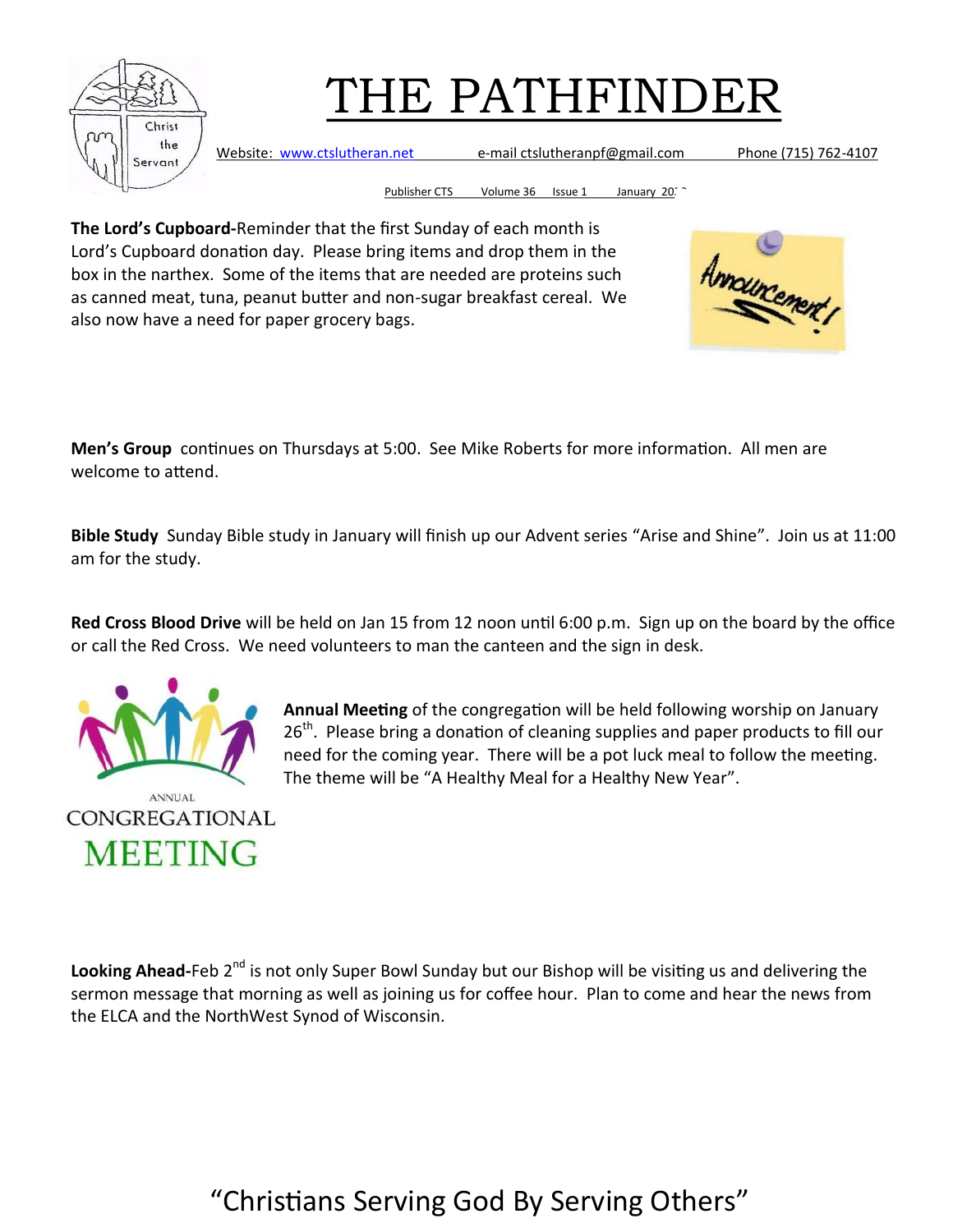| Christ<br>the<br>Servant |
|--------------------------|

Website: [www.ctslutheran.net](http://www.ctslutheran.net/) e-mail ctslutheranpf@gmail.com Phone (715) 762-4107

#### Publisher CTS Volume 36 Issue 1 January 2020 50 New Year's Resolutions Every Single Person Should Be Making In 2020

Below we've gathered some of the best new year's resolutions that focus on making you better. In 2020, live your life to the fullest, learn to be happy with yourself and know how to make the world what you want it to be with these positive quotes and attainable new year's resolutions for the next 10 years. Believe it or not, 2019 is nearly over, which not only means the end of another year full of ups and downs, but it's the end of an entire decade.

- 1. I won't take everything so seriously.
- 2. I will make my dreams come true.
- 3. I will give myself more compliments.
- 4. I will spend less time online.
- 5. I will smile more.
- 6. I will get more sleep.
- 7. I will learn to delegate.
- 8. I will speak less and listen more.
- 9. I will try something new.
- 10. I will take a picture of something I love every day.
- 11. I will volunteer.
- 12. I will de-clutter my life.
- 13. I will stop making excuses.
- 14. I will switch up my routine.
- 15. I will live in the moment.
- 16. I will read something that makes me happy.
- 17. I will do something that makes me feel good.
- 18. I will laugh every day.
- 19. I will learn a new skill.
- 20. I will remember to look up.
- 21. I will take back my lunch break.
- 22. I will explore new hobbies.
- 23. I will commit to experiences not things.

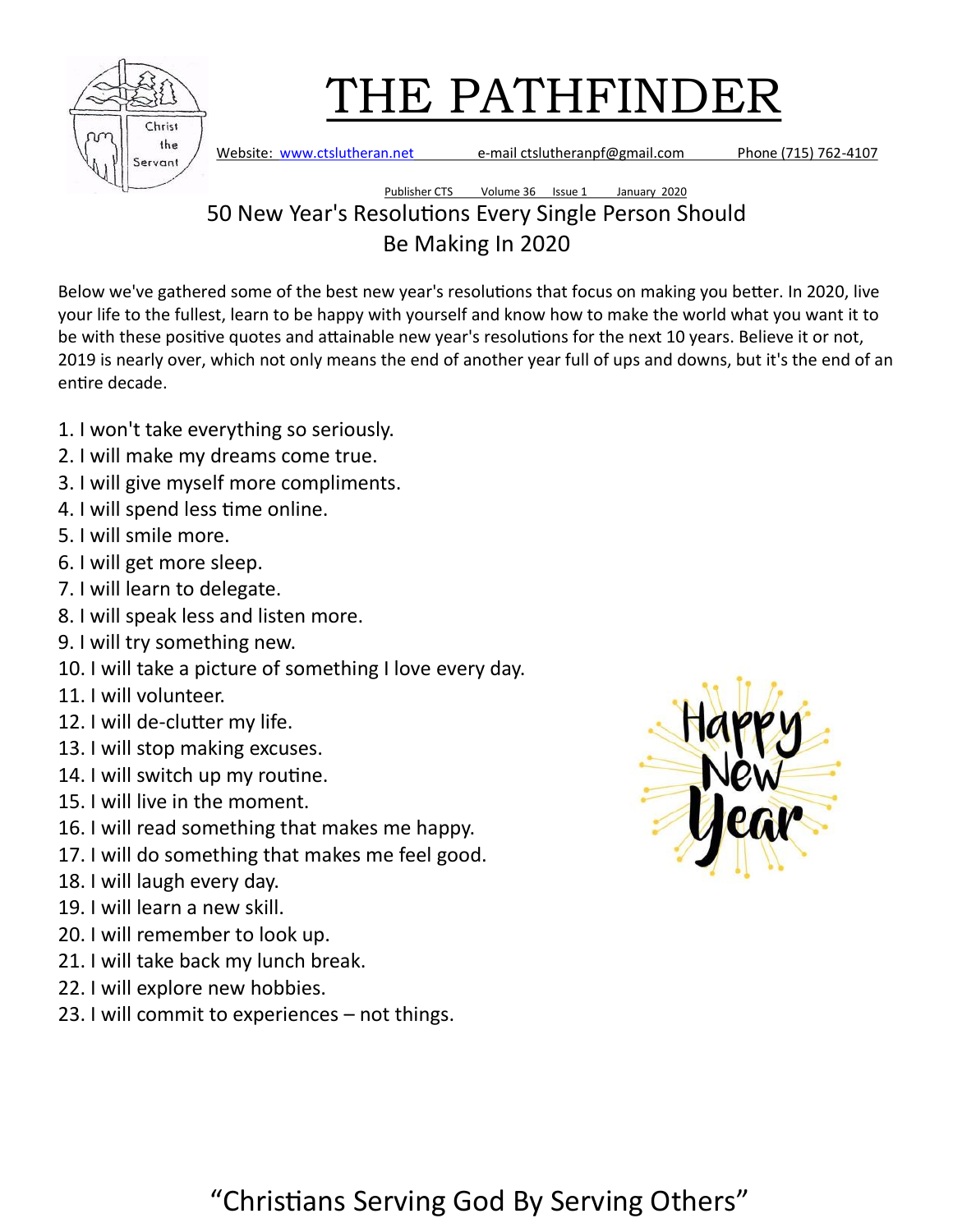

Website: [www.ctslutheran.net](http://www.ctslutheran.net/) e-mail ctslutheranpf@gmail.com Phone (715) 762-4107

Publisher CTS Volume 36 Issue 1 January 2020

- 24. I will listen to new music.
- 25. I will surround myself with people who inspire me.
- 26. I will plan a vacation.
- 27. I will be fearless.
- 28. I will choose happiness instead of chasing it.
- 29. I will pay more attention to what's happening in the world around me.
- 30. I will take responsibility for my own happiness.
- 31. I will move more.
- 32. I will invest in myself.
- 33. I will pay it forward.
- 34. I will be more grateful.
- 35. I will want less.
- 36. I will stop procrastinating.
- 37. I will spend more time in nature.
- 38. I will eat better, not less.
- 39. I will be more confident.
- 40. I will take a trip to somewhere new.
- 41. I will do one thing at a time.
- 42. I will increase my emotional intelligence.
- 43. I will not commit to things I can't do.
- 44. I will try new food.
- 45. I will let go of my grudges.
- 46. I will learn how to cook.
- 47. I will overcome my fears.
- 48. I will be kinder to myself.
- 49. I will learn to say "no".
- 50. I will be more rebellious.

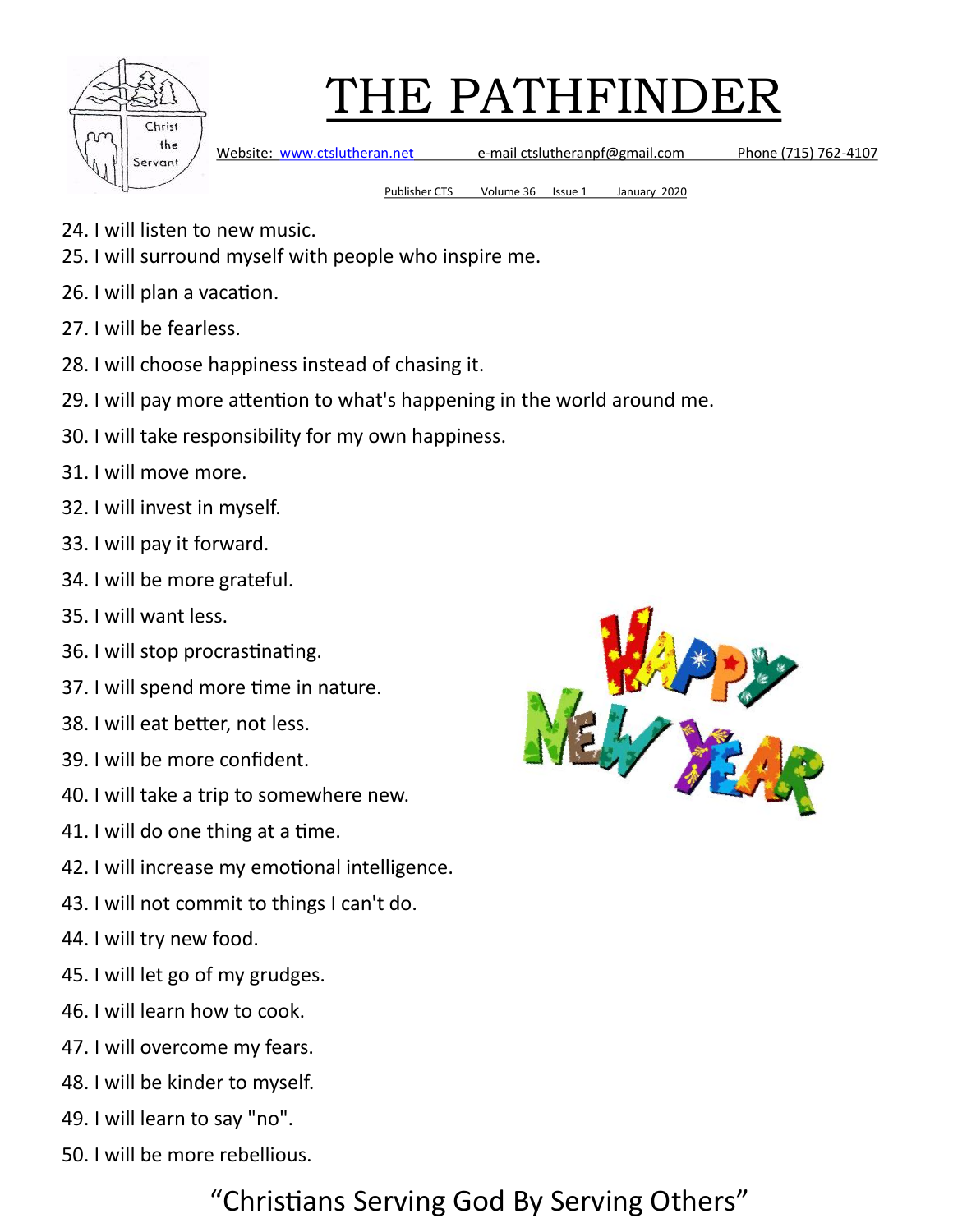

Website: [www.ctslutheran.net](http://www.ctslutheran.net/) e-mail ctslutheranpf@gmail.com Phone (715) 762-4107

Publisher CTS Volume 36 Issue 1 January 2020

|                   |                                                                                                                                                        |   |                                                                | <b>Winter Word Search</b> |   |   |        |        |   |   |   |
|-------------------|--------------------------------------------------------------------------------------------------------------------------------------------------------|---|----------------------------------------------------------------|---------------------------|---|---|--------|--------|---|---|---|
| D                 | Ε                                                                                                                                                      | κ | М                                                              | κ                         | А | А | J      | Y      | R | А | G |
| s                 | N                                                                                                                                                      | Е | т                                                              | т                         | 1 | М | s      | Е      | R | ı | R |
| x                 | G                                                                                                                                                      | L | o                                                              | v                         | Е | s | T      | о      | Е | z | ٥ |
| т                 | P                                                                                                                                                      | Y | o                                                              | Ν                         | κ | o | D      | w      | т | D | Y |
| κ                 | н                                                                                                                                                      | т | т                                                              | w                         | s | И | н      | s      | N | L | R |
| D                 | D                                                                                                                                                      | s | А                                                              | Q                         | z | P | o      | т      | 1 | ٥ | v |
| D                 | D                                                                                                                                                      | o | o                                                              | т                         | G | Е | т      | А      | w | с | Y |
| N                 | М                                                                                                                                                      | R | c                                                              | L                         | F | L | c      | н      | s | Q | s |
| o                 | Е                                                                                                                                                      | F | А                                                              | G                         | н | с | н      | ٥      | N | в | N |
| s                 | G                                                                                                                                                      | z | н                                                              | z                         | н | ı | o      | P      | D | J | ۰ |
| Ν                 | L                                                                                                                                                      | т | o                                                              | s                         | z | c | с      | P      | ٥ | А | w |
| R                 | G                                                                                                                                                      | Е | с                                                              | R                         | N | ı | o      | ۰      | P | N | L |
| w                 | с                                                                                                                                                      | J | D                                                              | J                         | F | Е | L      | L      | c | U | ı |
| z                 | N                                                                                                                                                      | x | Υ                                                              | c                         | U | н | А      | в      | н | А | н |
| н                 | ı                                                                                                                                                      | в | Е                                                              | R                         | N | А | т      | Е      | Y | R | P |
| F                 | κ                                                                                                                                                      | в | o                                                              | x                         | ı | с | Е      | G      | U | Y | w |
|                   | COLD<br>WINTER<br>FROSTY<br><b>SNOW</b><br><b>FROZEN</b><br>SLED<br><b>SLED</b><br><b>ICICLE</b><br>JANUARY<br><b>BLIZZARD</b><br><b>HOT CHOCOLATE</b> |   | <b>ICE</b><br><b>HIBERNATE</b><br>COAT<br>HAT<br><b>GLOVES</b> |                           |   | ⋇ | $\tau$ | ☀<br>₩ |   |   |   |
| 灘<br>数数 蒸 蒸 蒸 蒸 蒸 |                                                                                                                                                        |   |                                                                |                           |   |   |        |        |   |   |   |

ঞ্চুক *স্ক্ষুক্ষ স্ক্ষুক্ষ স্ক্ষুক্ষ স্ক্ষুক্ষ স্ক্ষু*ক্ষ<br>"Christians Serving God By Serving Others"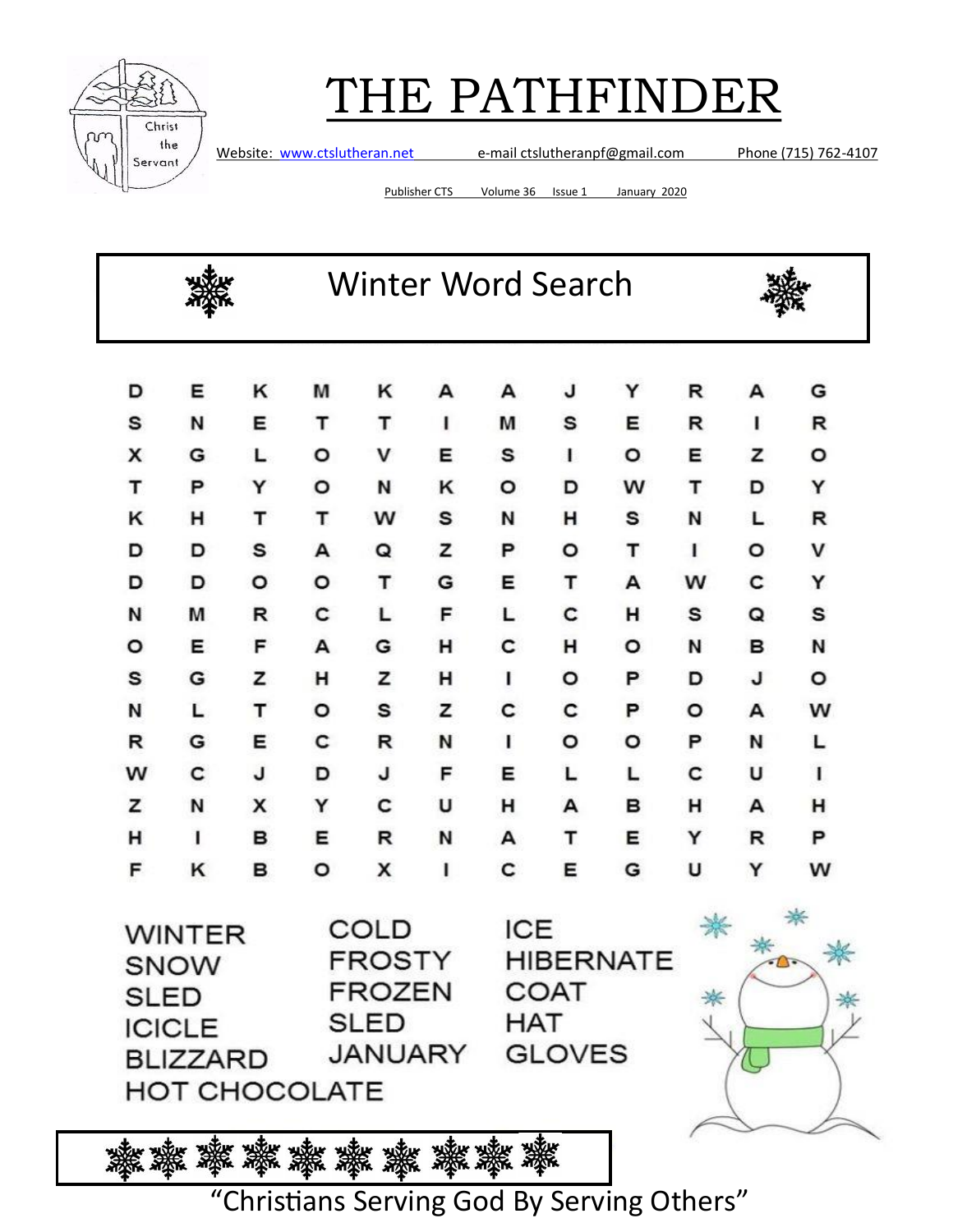

Website: [www.ctslutheran.net](http://www.ctslutheran.net/) e-mail ctslutheranpf@gmail.com Phone (715) 762-4107

Publisher CTS Volume 36 Issue 1 January 2020

### **CTS Worship Volunteers January—February 2020**

| <b>Date</b>                           | <b>Assisting</b><br><b>Minister</b> | <b>Altar</b><br>Guild | Coffee<br>Hour                            | Greeter/Usher                               |  |
|---------------------------------------|-------------------------------------|-----------------------|-------------------------------------------|---------------------------------------------|--|
| January 5th                           | Mary Rusch                          | Pat Brosier           | Liz Carpenter                             | Mike & Pat Brosier                          |  |
| January 12th                          | <b>Barb Schindhelm</b>              | Jill Nelson           | Jill Nelson                               | David Shaw & Mary                           |  |
| January 19th                          | Pat Brosier                         | <b>Barb Lofthus</b>   | Paul & Nancy Miller                       | Margaret McCulloch<br>Ann Wojcieszak        |  |
| January 26th                          | Chuck<br>Schindhelm                 | Margaret McCulloch    | Potluck                                   | Paul & Nancy Miller                         |  |
| <b>February 2nd</b>                   | <b>Mike Roberts</b>                 | <b>Jill Nelson</b>    | Lori Becker                               | Paul & Nancy Miller                         |  |
| <b>February 9th</b>                   | Liz Carpenter                       | Ann Wojcieszak        | Mike & Pat Brosier                        | David Shaw & Mary<br>Rusch                  |  |
| <b>February 16th</b>                  | Pat Brosier                         | <b>Barb Lofthus</b>   | David Shaw & Mary<br>Rusch                | <b>Margaret McCulloch</b><br>Ann Wojcieszak |  |
| <b>February 23rd</b>                  | Mary Rusch                          | Margaret McCulloch    | <b>Gwen Downing</b><br>Margaret McCulloch | Mike & Nancy Roberts                        |  |
| <b>February 26th</b><br>Ash Wednesday | <b>Mike Roberts</b>                 | Pat Brosier           | None                                      | Margaret McCulloch<br>Ann Wojcieszak        |  |